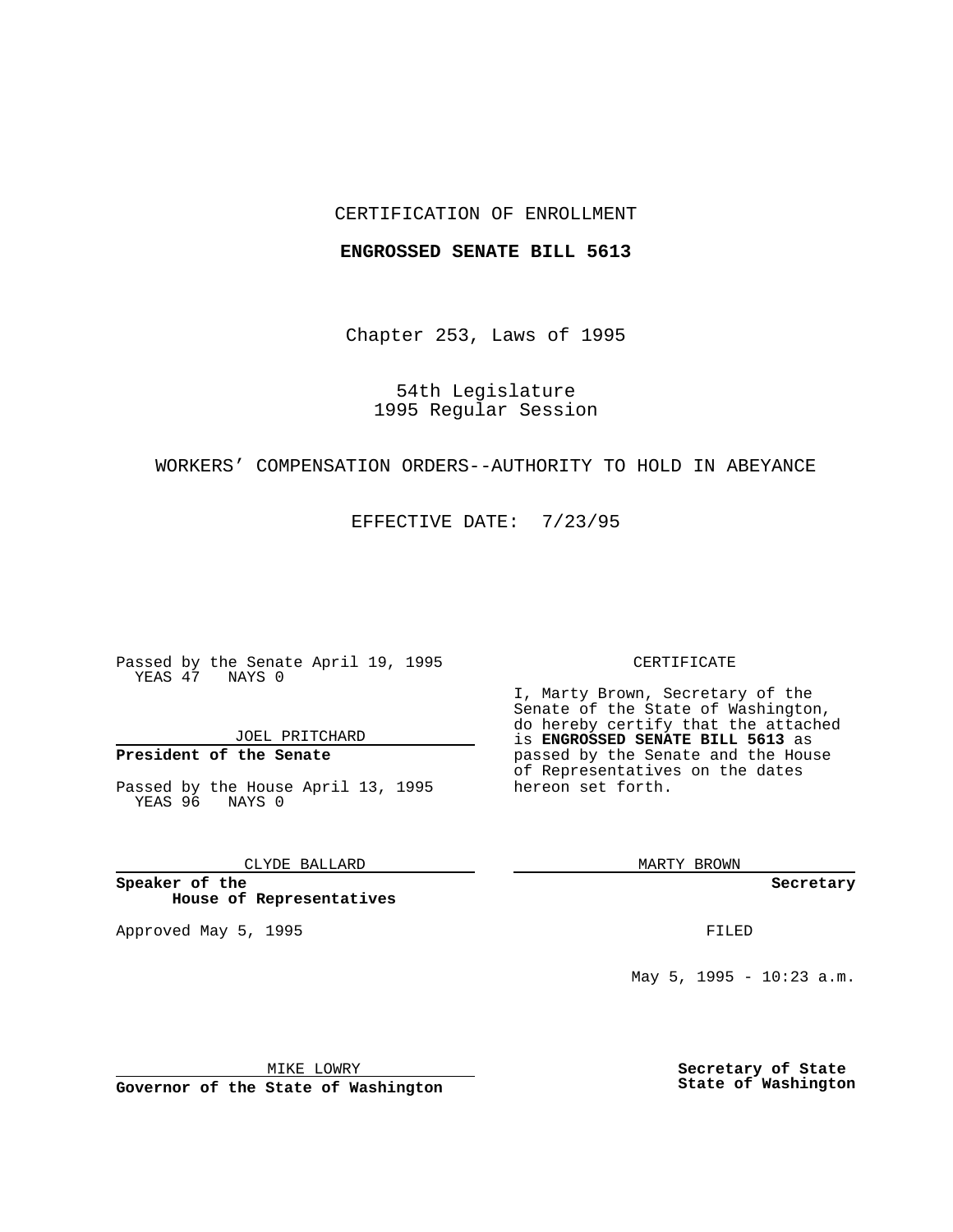## **ENGROSSED SENATE BILL 5613** \_\_\_\_\_\_\_\_\_\_\_\_\_\_\_\_\_\_\_\_\_\_\_\_\_\_\_\_\_\_\_\_\_\_\_\_\_\_\_\_\_\_\_\_\_\_\_

\_\_\_\_\_\_\_\_\_\_\_\_\_\_\_\_\_\_\_\_\_\_\_\_\_\_\_\_\_\_\_\_\_\_\_\_\_\_\_\_\_\_\_\_\_\_\_

## AS AMENDED BY THE HOUSE

Passed Legislature - 1995 Regular Session

#### **State of Washington 54th Legislature 1995 Regular Session**

**By** Senators Pelz, Franklin, Hargrove, Snyder, Fraser, Bauer, McAuliffe, Smith, Prentice, Heavey and Rinehart

Read first time 01/30/95. Referred to Committee on Labor, Commerce & Trade.

1 AN ACT Relating to the authority of the department of labor and 2 industries to hold industrial insurance orders in abeyance; and 3 amending RCW 51.52.060 and 51.32.160.

4 BE IT ENACTED BY THE LEGISLATURE OF THE STATE OF WASHINGTON:

5 **Sec. 1.** RCW 51.52.060 and 1986 c 200 s 11 are each amended to read 6 as follows:

 ((Any)) (1)(a) A worker, beneficiary, employer, or other person aggrieved by an order, decision, or award of the department must, before he or she appeals to the courts, file with the board and the director, by mail or personally, within sixty days from the day on 11 which ((such)) a copy of ((such)) the order, decision, or award was 12 communicated to such person, a notice of appeal to the board( $($ : 13 PROVIDED, That)). However, a health services provider or other person aggrieved by a department order or decision making demand, whether with or without penalty, for repayment of sums paid to a provider of medical, dental, vocational, or other health services rendered to an industrially injured worker must, before he or she appeals to the courts, file with the board and the director, by mail or personally, 19 within twenty days from the day on which ((such)) a copy of ((such))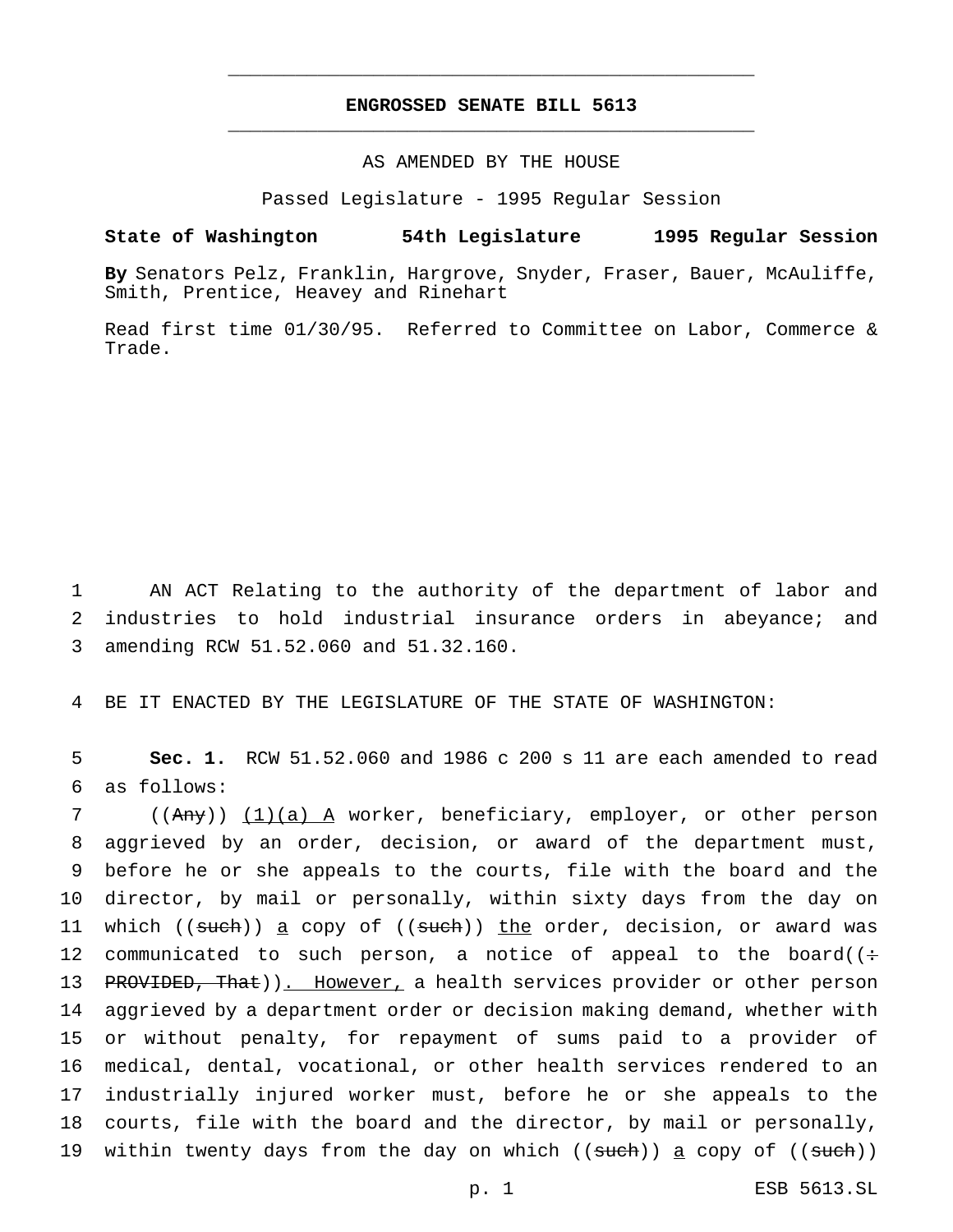1 the order or decision was communicated to the health services provider 2 upon whom the department order or decision was served, a notice of 3 appeal to the board.

4 (b) Failure to file a notice of appeal with both the board and the 5 department shall not be grounds for denying the appeal if the notice of 6 appeal is filed with either the board or the department.

7 (2) Within ten days of the date on which an appeal has been granted 8 by the board, the board shall notify the other interested parties 9 ((thereto)) to the appeal of the receipt ((thereof)) of the appeal and 10 shall forward a copy of ((said)) the notice of appeal to ((such)) the 11 other interested parties. Within twenty days of the receipt of such 12 notice of the board, the worker or the employer may file with the board 13 a cross-appeal from the order of the department from which the original 14 appeal was taken( $\left(\div\right)$  PROVIDED, That nothing contained in this section 15 shall be deemed to change, alter or modify the practice or procedure of 16 the department for the payment of awards pending appeal: AND PROVIDED, 17 That failure to file notice of appeal with both the board and the 18 department shall not be ground for denying the appeal if the notice of 19 appeal is filed with either the board or the department: AND PROVIDED, 20  $\text{That}$ )).

21 (3) If within the time limited for filing a notice of appeal to the 22 board from an order, decision, or award of the department, the 23 department ((shall)) directs the submission of further evidence or the 24 investigation of any further fact, the time for filing ((such)) the 25 notice of appeal shall not commence to run until ((such)) the person 26 ((shall have)) has been advised in writing of the final decision of the 27 department in the matter( $($ : PROVIDED, FURTHER, That)). In the event 28 the department ((shall)) directs the submission of further evidence or 29 the investigation of any further fact, as ((above)) provided in this 30 section, the department shall render a final order, decision, or award 31 within ninety days from the date ((such)) further submission of 32 evidence or investigation of further fact is ordered which time period 33 may be extended by the department for good cause stated in writing to 34 all interested parties for an additional ninety days( $\left( \div \text{ PROVIEW} \right)$ 35  $FURTHER, That)$ .

36 (4) The department, either within the time limited for appeal, or 37 within thirty days after receiving a notice of appeal, may:

38 (a) Modify, reverse<sub>r</sub> or change any order, decision, or award(( $\frac{1}{100}$ 39 may))<u>; or</u>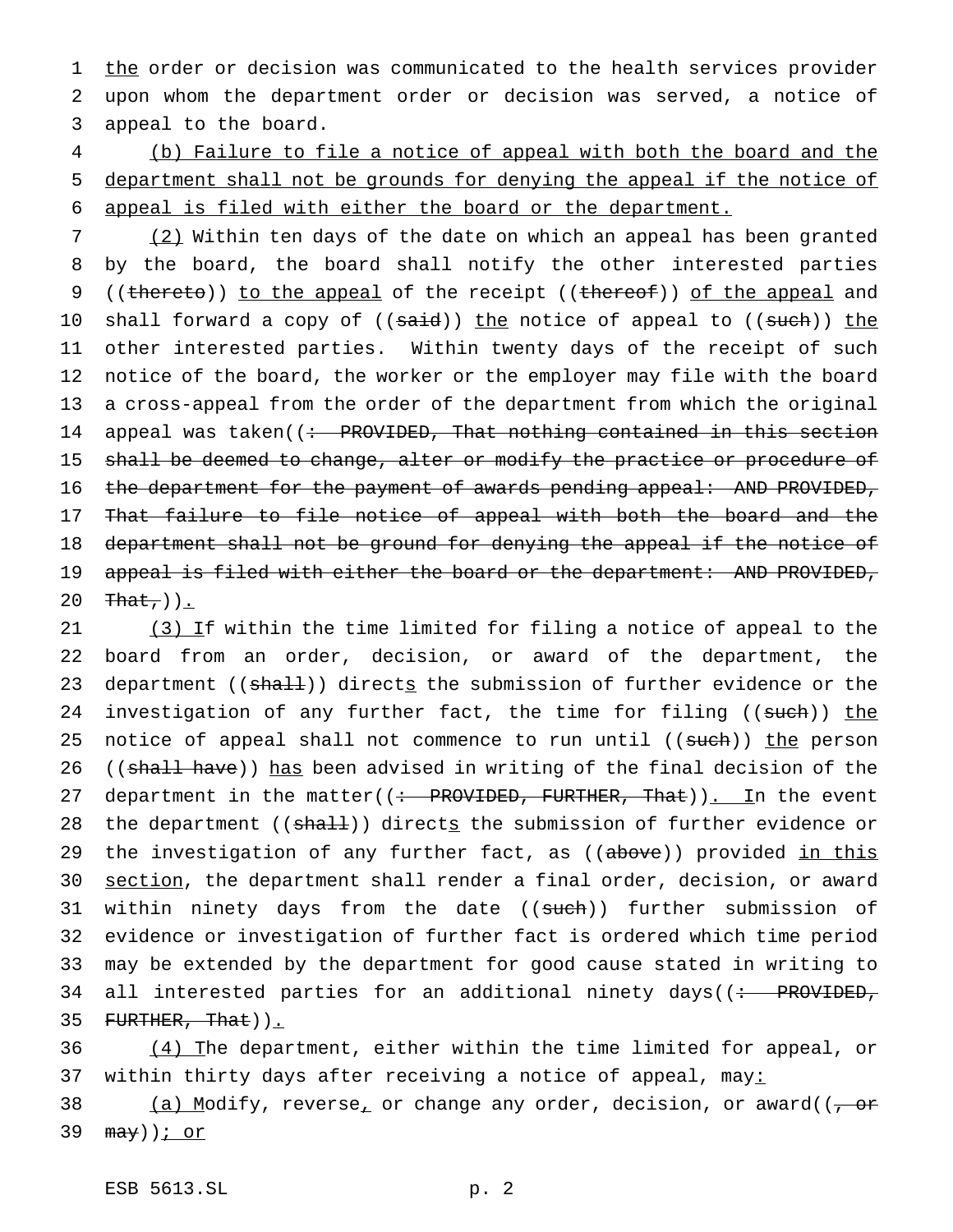1 (b)(i) Except as provided in (b)(ii) of this subsection, hold ((any 2 such)) an order, decision, or award in abeyance for a period of ninety days which time period may be extended by the department for good cause stated in writing to all interested parties for an additional ninety days pending further investigation in light of the allegations of the 6 notice of appeal( $(\frac{1}{\sqrt{a}}$  and)); or

 (ii) Hold an order, decision, or award issued under RCW 51.32.160 8 in abeyance for a period not to exceed ninety days from the date of 9 receipt of an application under RCW 51.32.160. The department may extend the ninety-day time period for an additional sixty days for good 11 cause.

12 For purposes of this subsection, good cause includes delay that results from conduct of the claimant that is subject to sanction under RCW 51.32.110.

15 The board shall ((thereupon)) deny the appeal upon the issuance of an order under (b) (i) or (ii) of this subsection holding an earlier 17 order, decision, or award in abeyance, without prejudice to the appellant's right to appeal from any subsequent determinative order issued by the department.

 This subsection (4)(b) does not apply to applications deemed granted under RCW 51.32.160.

 (5) An employer shall have the right to appeal an application 23 deemed granted under RCW 51.32.160 on the same basis as any other application adjudicated pursuant to that section.

 (6) A provision of this section shall not be deemed to change, 26 alter, or modify the practice or procedure of the department for the payment of awards pending appeal.

 **Sec. 2.** RCW 51.32.160 and 1988 c 161 s 11 are each amended to read as follows:

 $(1)(a)$  If aggravation, diminution, or termination of disability takes place, the director may, upon the application of the beneficiary, made within seven years from the date the first closing order becomes final, or at any time upon his or her own motion, readjust the rate of compensation in accordance with the rules in this section provided for the same, or in a proper case terminate the payment: PROVIDED, That the director may, upon application of the worker made at any time, provide proper and necessary medical and surgical services as 38 authorized under RCW 51.36.010. The department shall promptly mail a